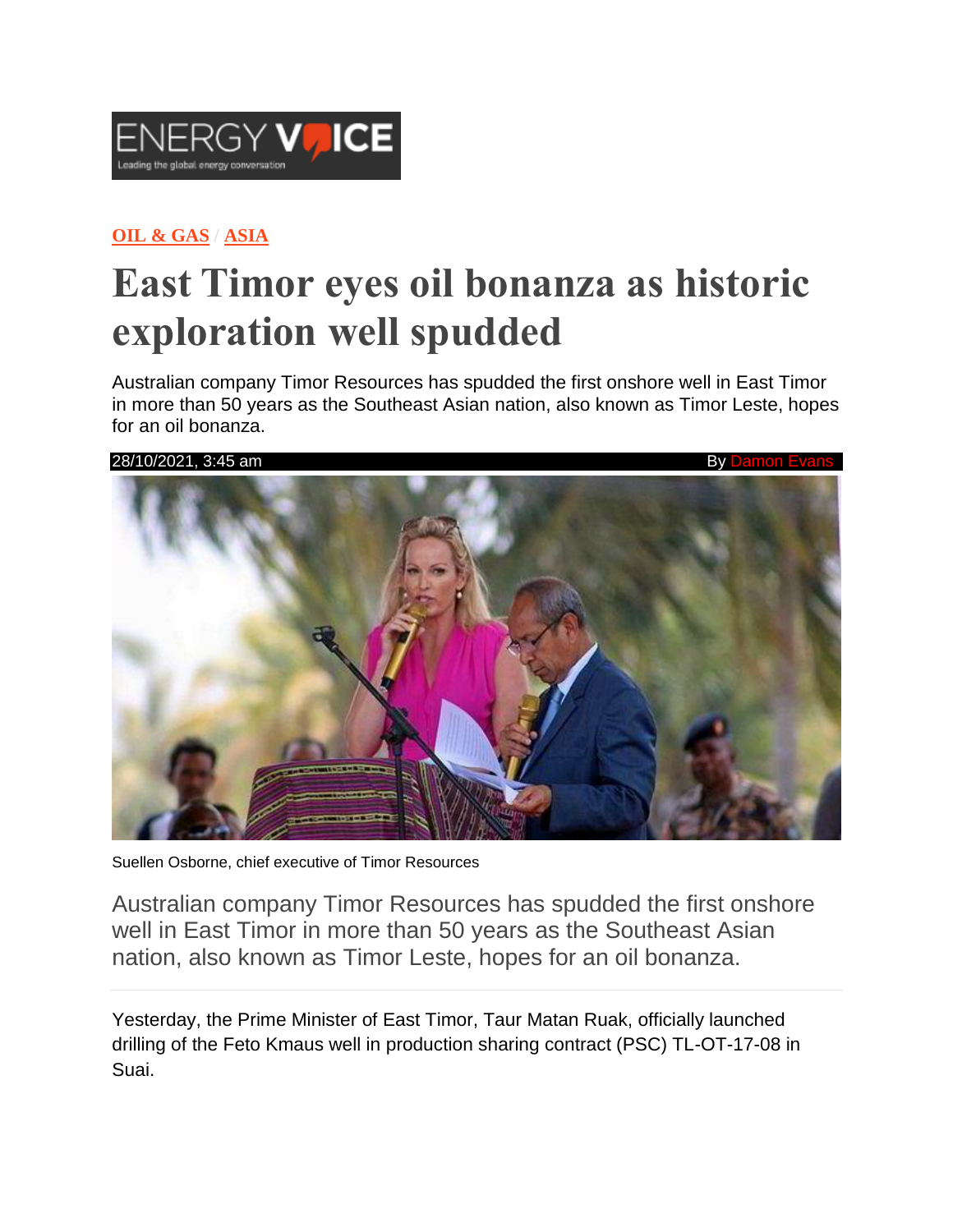"The onshore prospectively of Timor has long been talked about and at last we begin drilling modern exploration wells, safely and efficiently, in pursuit of a brighter future for Timorese people," Suellen Osborne, chief executive of Timor Resources, part of diversified manufacturing and engineering company Nepean Group, said today on Linkedin.

Timor Resources and its 50:50 joint venture partner, state-backed TimorGAP, signed the PSC in 2017. Since then, operator Timor Resources, has shot new seismic and based on the data acquired has identified two target drilling locations – Feto Kmaus and Liurai.

Timor Leste regulator ANPM said the drilling campaign is the first onshore East Timor in more than 50 years. It also marks the first well to be drilled onshore Timor after the country gained its independence in 2002 following the Indonesian occupation. All historical wells in onshore area of East Timor were mostly drilled during the period between 1960s and 1970s, and showed potential for onshore petroleum system, according to ANPM.

"A commercial discovery in the onshore Timor-Leste will bring a greater benefit to the country and the Timorese people, it will also open up the door for further petroleum exploration in onshore Timor-Leste," said ANPM.

## **Oil Bonanza?**

Consultancy Netherland Sewell, which carried out an independent assessment of potential reserves for Timor Resources, previously estimated the privately-owned Australian company is sitting on 127 million barrels of potentially recoverable oil onshore East Timor.

At \$60 per barrel, 127 million barrels, would sell for a total of around \$7.6 billion.

Over the past hundred years, many onshore oil explorers have gone to East Timor and left empty handed. But Timor Resources previously said it had gathered all the historical data and pieced it all together with modern technology, to identify four different play types.

In 2018, the company said that it was realistically targeting 58 million barrels of recoverable oil. At \$60 per barrel this would net some \$3.5 billion in revenue. But that is before any development and production costs are deducted.

As part of the production sharing contract (PSC) signed with regulator ANPM the company will recover its costs first. Then, after government royalties, taxes and